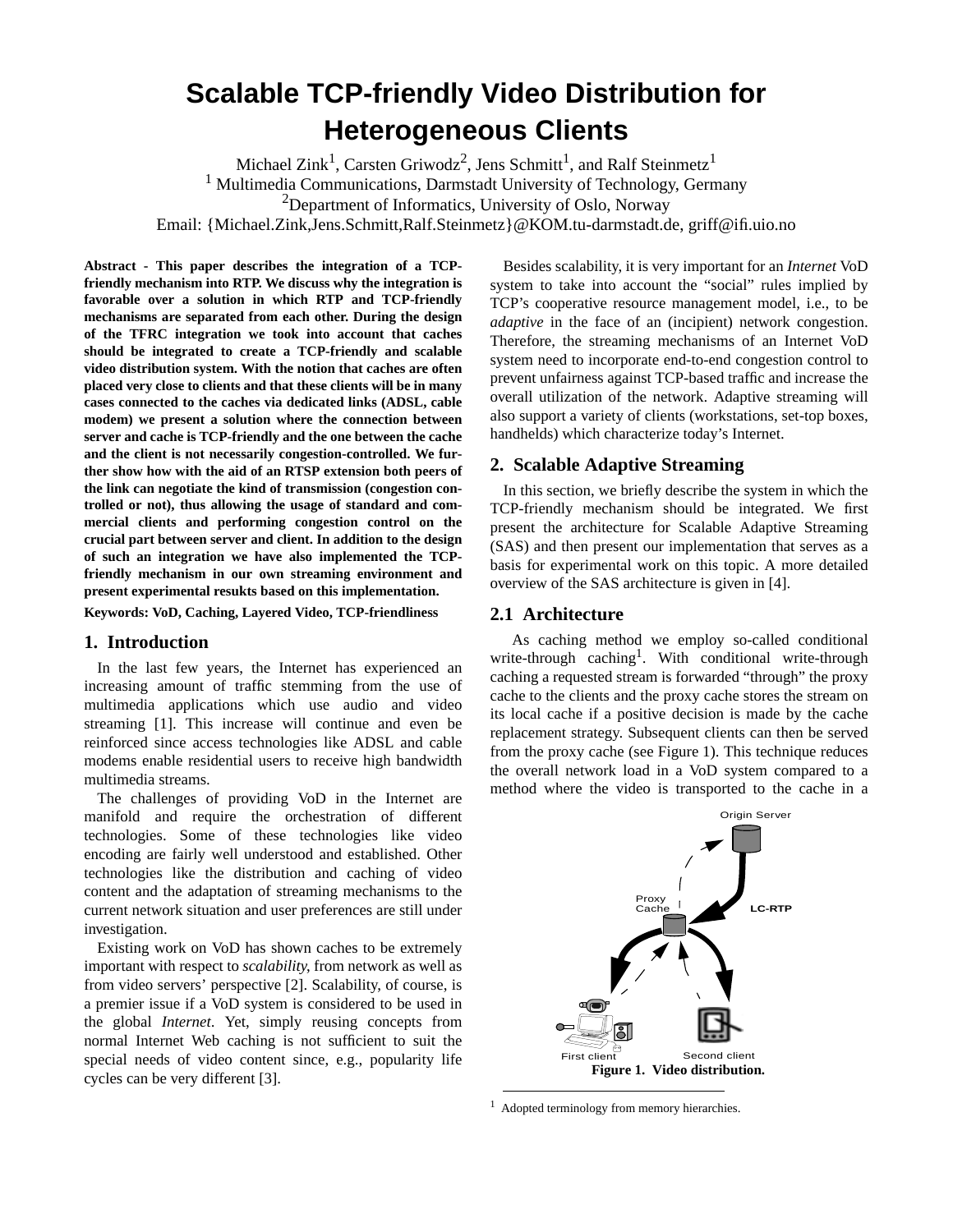<span id="page-1-0"></span>separate stream using a reliable transmission protocol (e.g., TCP) [5]. On the other hand, conditional write-through caching requires a reliable transport protocol to recover from transmission losses. In [6], we present the design and implementation of such a protocol, called *Loss Collection RTP* (LC-RTP), which fits particularly well in a VoD architecture.

Enabling congestion control for streaming applications requires quality adaptation in contrast to elastic applications that allow a reduced transmission speed. However, this quality adaptation does not solely serve congestion control purposes but also satisfies the needs of the large variety of heterogeneous clients that exist in the Internet. Layered video represents a suitable method to allow for this quality adaptation. This offers also the ability to cache a stream in an appropriate quality, i.e., in a scenario where only handheld devices might be using a cache it is not necessary to cache the video in its best quality thus using less storage space and increasing the cache's efficiency.

# **2.2 KOMSSYS**

 $KOMSSYS<sup>2</sup>$  is our own implementation of a streaming system that consists of server, proxy cache, and client. It is based on the standard protocols RTP/RTCP, RTSP, and SDP. With our ongoing work on wide-area distribution systems for AV content we decided to build our own AV streaming and distribution platform to perform further investigations. This decision is based on the experiences we made, trying to integrate our new mechanisms in already existing streaming platforms. When we started our implementation, there was only one implementation of RTSP available in open source<sup>3</sup>. We found out that this implementation preceded the RFC [27] and was not easily updated and reused. After some unsatisfactory experiences in adapting existing RTP/RTCP implementations for our goals, we decided to integrate our own implementation [ZGJ+00] into the system. We checked whether JMF [Car99] fulfils our needs but MPEG-1 decoders e.g. were only available for Solaris and Windows. RTP was integrated in some open source projects like vic, but a closer look at this implementations showed us that RTP is highly intergrated and was therefore not usable. In the MASH project a scalable multimedia architecture for distributed multimedia collaboration in heterogeneous environments [MBK+97] was developed. Streaming in MASH is realized by the MBone videoconferencing tools and therefore bears the same problems a described for vic.

We are also aware of a stand-alone RTP library [Lie00], but this project started after we decided to implement our own RTP. The "Darwin" project [Dar00] was published by Apple after the start of our work as well. It is concerned exclusively with the server side and supports only the QuickTime file format [Tow99]

Further examples that exploit our implementation are given in [ZGS01].In this paper we present an extension to our streaming platform by a TCP-friendly mechanism.

# **2.3 TCP-friendliness**

It is not our purpose to develop new TCP-friendly mechanisms for streaming. In recent years, several protocols for the transport of non-TCP traffic with TCP-friendly congestion control were developed. They can be separated in mainly two classes: window-based [7, 8] and equationbased [9, 10]. Widmer et al. have published an overview of some of these approaches [22]. To be applicable for streaming over the Internet these protocols have to meet the following requirements: a) rate oscillations should be kept to a minimum and b) modification to the network infrastructure should be prevented (e.g., the protocol stack in the routers can stay as it is).

From our observations and the classification presented by Widmer et al. [22], TCP-friendly Rate Control (TFRC) is very promising as a TCP-friendly protocol for unicast streaming [2]. Recent work by Widmer and Handley [11] introduces a single-rate multicast version of TFRC but we were not able to integrate this multicast extension into our work, so far. TFRC is a rate-based congestion control protocol with good TCP-friendliness. The main advantage in combination with A/V streaming is that the rate is smooth in the steady-state case and therefore applications that rely on a fairly constant sending rate are supported.

# **2.4 TFRC in RTP**

In this section, we motivate why we favor an integration of TFRC into  $RTP<sup>4</sup>$  to allow congestion controlled streaming. It was one of our goals to keep the deviation from standard RTP and RTCP as small as possible and therefore use conformant extensions if possible. However, that has not always been realizable which is mainly due to the fact that the proposed TCP-friendly mechanisms requires some significant changes to the protocol behavior. Our decision to integrate TFRC into RTP is based on the following considerations: Some functionality like the time stamping and the sequence numbering of the packets would be performed twice in a non-integrated scenario of RTP over TFRC. The amount of feedback message would increase since TFRC ACKs and RTCP message are sent separately. In addition, with separated RTP and TFRC headers some information in the headers would be redundant. Integrating RTP and TFRC would (i) reduce redundant functionality in the sender and receiver, (ii) reduce the amount of feedback messages, and (iii) minimize the overhead in the protocol

<sup>2</sup> http://www.kom.e-technik.tu-darmstadt.de/komssys/

<sup>3</sup> http://www.realnetworks.com/devzone/library/rtsp/index.html

<sup>4</sup> For reasons of simplicity we call this integration of TFRC in RTP RTP/ TFRC in the remainder of this paper.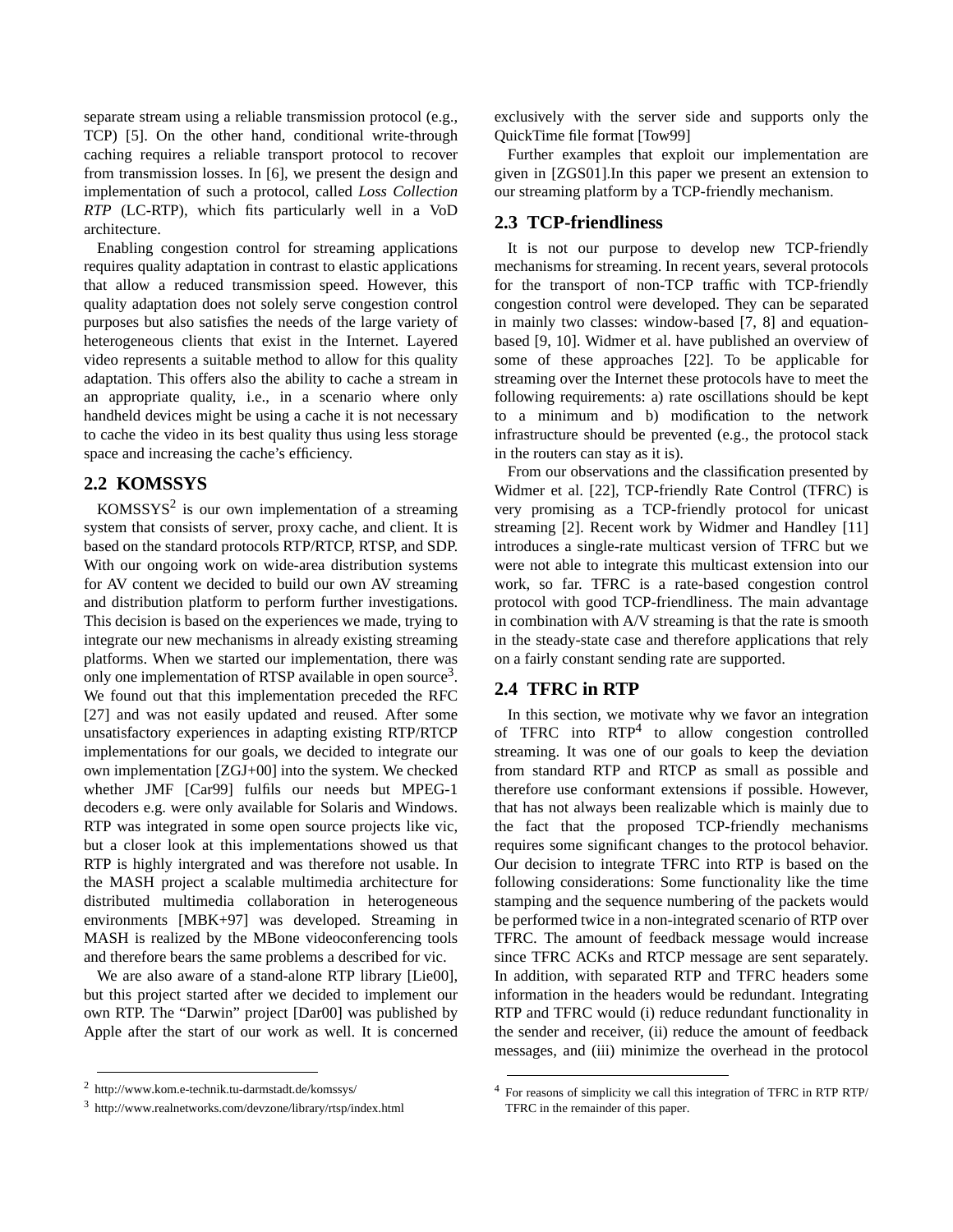headers. The main disadvantage of this proposed integration of TFRC in RTP is that is can only be used by applications that already use RTP. But most of the applications TFRC is well suited for do already use RTP, like most of today's audio- and video-streaming applications. Another disadvantage is the context-change that is necessary to pass all TFRC messages into user space rather than being handled in the kernel. A new protocol (like DCP [KFH+01]) could evaluate this feedback in the kernel. In our application domain, this is probably not a fatal problem because video server performance is currently not CPU-bound

# **3. Related Work**

The related work for scalable streaming in the Internet that involves proxy caches can be split in three categories: commercial products, theoretical resp. simulative investigations, and prototype implementations in the academic world.

[12, 13, 14] represent the first category. Unfortunately, there is only little or no technical information about these products available. One exception is Kasenna who reveal that their caching product [15] makes use of the prefix caching mechanism [16].

For the second category, we only mention very closely related work since a large amount of research has been performed in this area. In [16], the authors propose an interesting scheme of caching only the beginning (prefix) of video streams. While this allows to decrease the setup latency for clients and to accommodate variable bit rate transmission channels it does not address the scalability and adaptiveness issues. An architecture of video servers, caches and clients for layer encoded video is proposed in the work of Paknikar et al [17]. In contrast to our SAS proposal a single broker exists that handles all client requests and redirects them to the corresponding cache. Even though the usage of a broker allows to reduce the complexity of the caches it has the disadvantage that in the case of a broker failure the clients are not able to request content. The MiddleMan [18] approach differs from the others in a way that a cooperative caching mechanism is introduced where a single video stream can be stored across multiple caches. The single caches are connected via a LAN. Based on simulations the performance of this approach depending on different replacement policies is examined. [19] were among the first that proposed a proxy caching mechanism for adaptive streaming and evaluated this mechanisms via simulation.

In subsequent work, which is the first example for the third category, Rejaie et al. also implemented that mechanism in a prototype [20] and performed experiments to present some of its features. In this work their focus is mainly on the design and the implementation of a proxy cache and the goal to adaptively adjust the quality of a cached stream based on popularity and available bandwidth.

The main difference to our approach is the fact that clients in their architecture always have to be able to perform congestion control. In addition, the congestion control mechanism in [20] is not integrated in RTP but set on top of it. Another implementation of a TCP-friendly partially reliable video streaming approach is presented in [21]. No proxy caches are envisioned in this architecture.

In [22], Race et al. present the implementation of a RAM based video cache which is designed for the caching of MPEG-2 streams. The usage of RAM instead of a hard disk circumvents a bottleneck on the disk's channel. DSM-CC is used for stream control and the streaming is performed in traditional, non-congestion-controlled manner via UDP. In [23], Gruber et al. present the design an implementation of a prefix cache [16] based on the standard protocols RTP/ RTCP and RTSP and necessary extensions of those protocols.

# **4. Implementation**

In the following, we present the design and implementation of our SAS architecture that is capable of supporting heterogeneous clients.

# **4.1 Data Path**

# *4.1.1 Stream Handler Extensions*

The media-processing part of KOMSSYS is based on the stream handler architecture that is presented in more detail in [GZ01-1]. In this section, we will define the extensions that must be made in the stream handler architecture to support the RTP/TFRC technique. In our experimental VoD platform we developed server, proxy cache and a client which make use of the stream handler architecture. Therefore, a great deal of stream handler modules have already been designed, implemented and tested. To support RTP/TFRC in our platform we reuse these elements and if necessary extend them. [Figure 4](#page-3-0) gives an overall overview of the SHs that are involved in an RTP/TFRC streaming session. The TFRC functionality is not implemented as a new SH but as an extension of the PacketizerSH at the sender and the DepacketizerSH at the receiver. At the packetizers the aplication level framing and deframing is performed. The PacketizerSH is also responsible for the timing, i.e., it determines when the packet is sent onto the network. This extension of the packetizers was caused by the fact that the functionality of the packetizers and TFRC are very similar. At the sender e.g. in both cases the time when a new packet will be generated and sent out on the network is determined here. The only difference with TFRC is that this timing information is based on the feedback the TFRC sender received from the client rather than the encoding format that would determine the timing in an RTPonly case.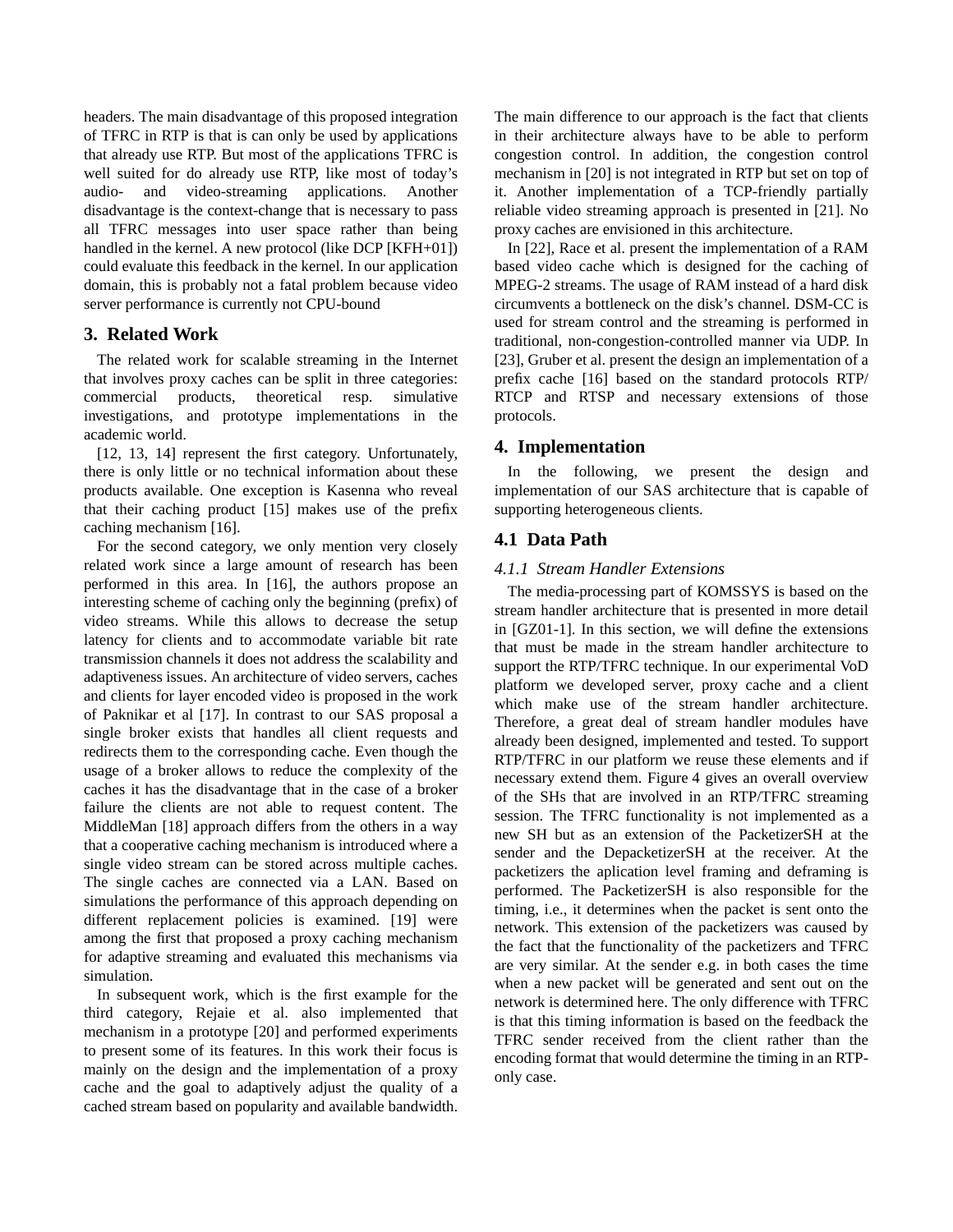<span id="page-3-0"></span>

**Figure 2. : RTP Header Extension**

#### *4.1.2 Packetizer and depacketizer*

Several profiles for the transport of standardized audio and video formats in RTP exist [Sch96]. So far no profile for the transport of layer encoded video is available. Our experience with the development of (de-)packetizers for several audio and video formats [ZGS01] have shown that building new SH for this purpose is a rather simple task. Depending on what layer encoded video techniques should be supported it might be necessary to build more than one SH. One of our future tasks is to investigate layer encoded video proposals with respect to the needs of our system. If this work is done we will be able to decide which of the proposals should be supported and develop the appropriate packetizer and depacketizer SHs. At the moment we do onlys send dummy-content in our system.

Whenever an RTP packet should be sent out on the network the Packetizer SH will pull data from the FileSourceSH and push it to the RTPSink SH. With the TFRC extension the Packetizer SH determines the time when the next send event should occur, based on the feedback from the TFRC receiver, to achieve an appropriate transmission rate. For the layer encoded video the rate information, that TFRC provides, will also determine the number of layers that should be transmitted. The TFRC extension at the Depacketizer SH retrieves the TFRC specific information from the RTP extension header an generates a feedback message based on this information.

### *4.1.3 TFRC Functionality*

To enable TFRC functionality in RTP some new header information is needed (see Figure 3) and part of the overall protocol behavior must be changed. Two of the additionally required header fields are already contained in the RTP header, *sequence number* and *time stamp,* respectively. We propose that the additional fields shown in Figure 3 should be put in the RTP extension header. This allows clients that have no extended (TFRC) functionality to also receive RTP packets that include TFRC information, since they simply ignore the extension header. [24] states that the extension header must be ignored by other interpreting implementations that have not been extended. As already

mentioned in [Section 2.2](#page-1-0), we have, in preceding work, made an extension to RTP in order to make it reliable, called LC-RTP. This mechanism makes also use of RTP's extension header. To be able to use both, LC-RTP and integrated TFRC, we propose an extension header as shown in Figure 2.



**Figure 3. : Additional TFRC header fields**

We also made an extension to the LC-RTP mechanism that allows two different kinds of retransmission for lost segments. This extensions will be presented in the following section.

In our implementation, which is based on a stream handler architecture, the integration of TFRC in RTP actually saves an additional timer and a buffer (see Figure 4). If TFRC and RTP would be separated, data would be retrieved from the file system by the RTP internal timer. This timer is defined by the profile of the streamed data. Since in combination with TFRC, packets are not sent by the RTP profile determined time, a buffer is needed to temporarily store the data before TFRC's own timer fires and the data is sent out on the network. The rate information provided by TFRC also determines the number of actual layers that are transmitted.



Timer Buffer Timer **Figure 4. SH graph for the integrated and non-integrated case**

# *4.1.4 LC-RTP Extensions*

In preceding work [ZGJ+00], we proposed an extension to RTP that provides lossless transmission of AV content into proxy caches and concurrently, lossy real-time delivery to end-users. It achieves reliability by retransmitting lost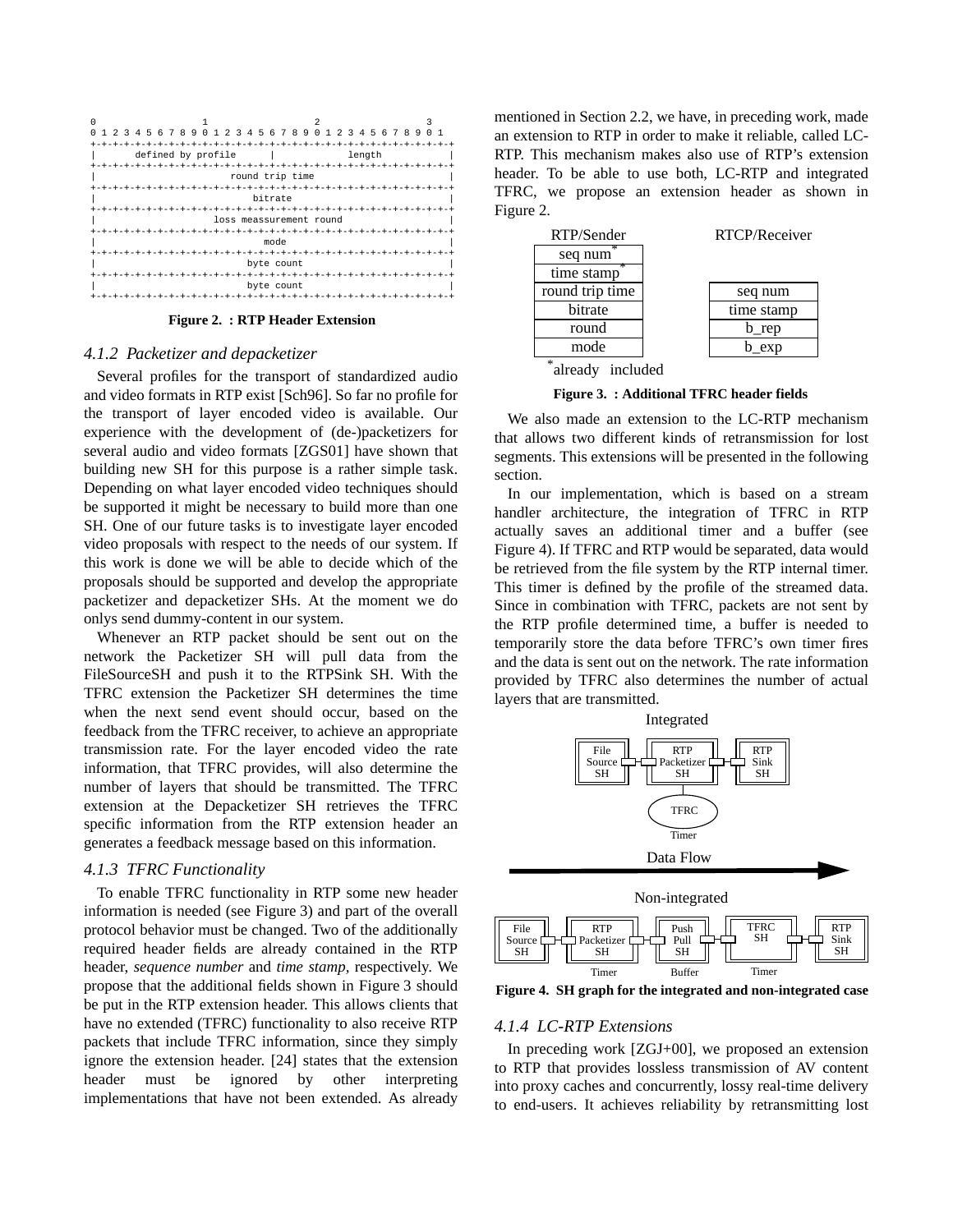<span id="page-4-0"></span>segments of a stream after the original streaming phase. This RTP extension is called loss collection RTP (LC-RTP). Due to a byte count in the LC-RTP packet header, the cache recognizes packet losses. It maintains a loss-list and after the initial transmission the missing segments are requested from the server. Thus, an exact copy of the video can be created on the proxy cache. The traffic increase is minimal because the transmission of the AV content and any caching will take place while the end-user is served.

We made an extension of LC-RTP that allows two different kinds of retransmission of missing segments. Depending on different factors like popularity of the video and kind of client it might be necessary to retransmit only the losses that occurred during the transmission or in addition transmit the segments of the layered video that were not transmitted at all (e.g .in the case of congestion). For the second case no modifications must be made to LC-RTP, since all missing segments will be (re)transmitted as with the original LC-RTP. In the first case two modifications to LC-RTP must be made:

- The sender stores a list of the segments that are really sent onto the network.
- With the aid of this list the server can identify which segments have to be retransmitted and which not. The client sends requests for retransmissions as long as all segments from its list of missing segments are transmitted or a maximum number of retries is reached. When the server notices that the client request contains only not sent segments it will send the client a BYE message to stop it from sending further requests. Since the client is already in the loss collection phase it will interpret this message differently from a BYE that is sent at the end of the initial transmission.

We decided to modify LC-RTP in this way because only minor changes are needed to enhance its functionality and no new messages must be introduced.

## **4.2 Control Path**

The feedback of a TFRC receiver can be transported in an *application defined* RTCP packets which are intended for experimental use [24]. Using this kind of RTCP packet, as depicted in Figure 5, takes also advantage of the fact that several standard RTCP messages (e.g., receiver report) can be transmitted together with the TFRC feedback in one packet, since RTCP allows the concatenation of several RTCP packets to one compound packet. Although the usage of "stacked" RTCP packets reduces the amount of payload rather insignificantly, the I/O load at sender and receiver can be reduced considerably since the overall amount of feedback packets that must be transmitted, received and processed decreases. Thus, the additional load that is introduced by the congestion control mechanism is kept minimal. The timing for the receiver reports must be changed in a way that is based on the RTT information

SETUP rtsp://video.example.com/twister/video RTSP/1.0 CSeq: 1

Transport: RTPTFRC/AVP/UDP;unicast;client\_port=3058-3059

instead of the algorithm proposed in [24]. Since we envision only unicast transmission so far in our architecture the higher amount of reports should neither restrict the raw data transmission nor cause an ACK implosion.

| 5 6 7 8 9<br>$\Omega$<br>0<br>3<br>$\mathcal{L}$<br>4 | 5<br>678<br>9<br>$\mathbf{1}$<br>3<br>2<br>4 | 0 <sub>1</sub><br>2<br>3<br>5<br>4 | 6 7 8<br>$\mathbf{1}$<br>9<br><sup>0</sup> |
|-------------------------------------------------------|----------------------------------------------|------------------------------------|--------------------------------------------|
| $+ - +$                                               |                                              |                                    |                                            |
| $ V=2 P $<br>subtype                                  | $PT=APP=204$                                 | length                             |                                            |
| $-+ - + - + - + - + -$<br>+-+-+-+-+-+-+               |                                              |                                    |                                            |
| SSRC/CSRC                                             |                                              |                                    |                                            |
|                                                       | $+ - + - + -$                                |                                    |                                            |
| $name (ASCII) = TFRC$                                 |                                              |                                    |                                            |
|                                                       |                                              |                                    |                                            |
| seq num                                               |                                              |                                    |                                            |
| $-+ - + - + -$                                        |                                              |                                    |                                            |
| timestamp                                             |                                              |                                    |                                            |
| $-+ - + - +$                                          |                                              |                                    |                                            |
| b_rep                                                 |                                              |                                    |                                            |
| $+ - + - + -$                                         |                                              |                                    |                                            |
| b_exp                                                 |                                              |                                    |                                            |
|                                                       |                                              |                                    |                                            |

**Figure 5. : Application-defined RTCP packet**

### **4.3 Signaling**

In our streaming environment RTSP is used as application signalling protocol. In this section, we show how a small extension of RTSP can be used to allow members of a streaming session to negotiate if they are capable of RTP/ TFRC. To achieve this capability we introduce a new *transport-protocol* identifier in the *Transport* header, called **RTPTFRC**. This would, e.g., allow an RTP/TFRC capable client to send the following *SETUP* message and therefore initiate a TCP-friendly session.

Afterwards, the server replies with the appropriate *transport-protocol* identifier depending if it is RTP/TFRC capable or not. For the first case the answer would look as follows:

RTSP/1.0 200 OK CSeq: 1 Session: 12345678 Transport:RTPTFRC/AVP/UDP;unicast;client\_port=3056-3057; server\_port=5000-5001

In the following section, we motivate why the capability to negotiate congestion control capability is necessary.

### **4.4 Putting the pieces together: Proxy Cache**

[Figure 8](#page-5-0) depicts the streaming graph at the cache. The shown graph allows us to perform conditional write-through caching [\(Figure 2.1](#page-0-0)) due to the Packet-Multiplier-SH that creates a copy of each received segment which is stored at the local disk. Besides, this graph also allows TCP-friendly transmission between server and cache and non-TCPfriendly transmission between cache and client since the path between server and client is separated into two RTP sessions. Thus, allowing the usage of commercial clients and also providing a TCP-friendly transmission in the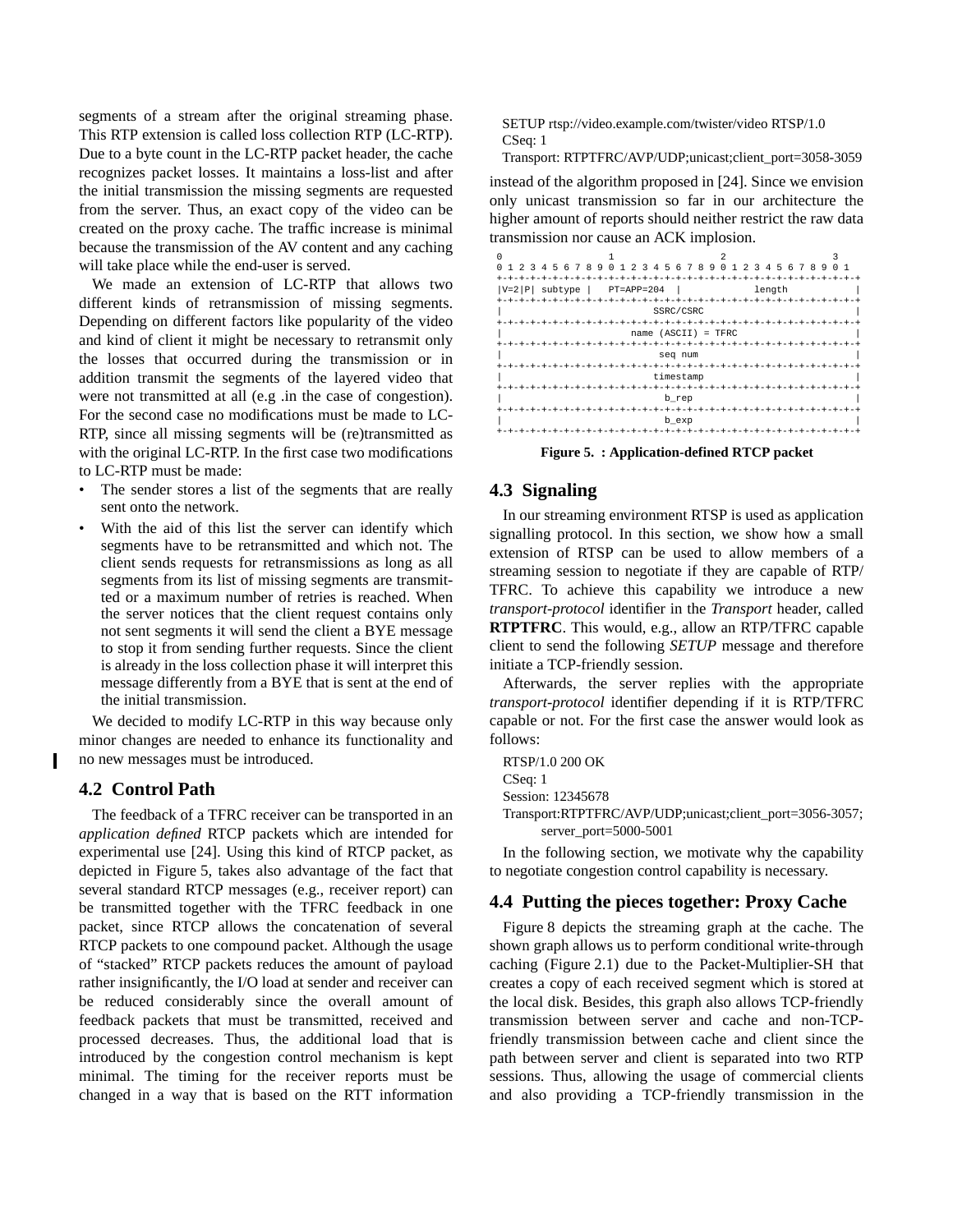<span id="page-5-0"></span>backbone. Although their might also be bandwidth variations on the link between client and cache, this transmission need not always be TCP-friendly.

Based on the RTSP SETUP message [\(Section 4.3](#page-4-0)) the cache can determine if a client can perform congestion control or not. If congestion control is possible no feedback messages are sent from the cache but rather from the client and passed through the cache to the server. In the opposite case, feedback messages are created at the cache and forwarded to the server. In order to avoid a client overload (the client does not give any TFRC feedback in this case) the client can initially signal the kind of link it is connected to via the *Bandwidth* header field in RTSP [27], as it is, e.g., done by the RealPlayer. The information contained in the *Bandwidth* field is forwarded from the cache to the server and is used there to set the MAX\_BITRATE value for TFRC which defines an upper threshold for the sender's rate. During the session RTCP feedback messages from the client are used at the cache to detect a possible client overload.

With the ability not only to send data along the defined path between the stream handlers but also to exchange signalling information in a bidirectional manner between the stream handlers, information obtained from the RTCP receiver reports can be forwarded to the TFRC receiver in order to influence the value of the expected bitrate (b\_exp).

The expected bitrate is transmitted via TFRC ACKs to the TFRC sender and is used there for the calculation of the new transmission bandwidth. In future investigations we have to find a reasonable heuristic that transforms the loss information of the RTCP receiver report into a reasonable value for the expected bitrate at the TFRC receiver. To sustain the TCP-friendliness of TFRC the heuristic should not be able to increase the expected bitrate.

# **5. Experiments**



**Figure 8. : Streamhandler Datapath**



• Linux based implementation

I guess we can show that the RealPlayer would work in this scenario. (Shows that commercial clients can be used). We should show a TFRC trace between server and cache and a trace between cache and client. The both should be identical!!

### **6.**

We present experiments and their results in the full paper.

# **7. Conclusions**

In this paper, we presented the design and implementation of a scalable, TCP-friendly video distribution system for heterogeneous clients. The presented system allows the usage of clients with and without congestion control while a congestion controlled transmission will always be performed between server and cache. Congestion control in our system is achieved by the integration of TFRC in RTP. Next to the integration itself we also presented the benefits of such an integration in comparison to an RTP over TFRC approach.

In future work we plan to make use of real layered video instead of dummy-content which depends on the availability of an adequate codec.

### **8. References**

- [1] S. McCreary and K. Claffy. Trends in Wide Area IP Traffic Patterns. In *Proceedings of 13th ITC Specialist Seminar on Internet Traffic*  $Modeiling,$ www.caida.org/outreach/papers/AIX0005.
- [2] C. Griwodz. *Wide-area True Video-on-Demand by a Decentralized Cache-based Distribution Infrastructure*. PhD thesis, Darmstadt University of Technology, Darmstadt, Germany, April 2000.
- [3] C. Griwodz, M. Bär, and L. C. Wolf. Long-term Movie Popularity in Video-on-Demand Systems. In *Proceedings of ACM Multimedia'97*, pages 340–357, November 1997.
- [4] M. Zink, J. Schmitt, and R. Steinmetz. Retransmission Scheduling in Layered Video Caches. In *to appear at ICC 2002, New York, NY, USA*, April 2002.
- [5] R. Frederick, J. Geagan, M. Kellner, and A. Periyannan. Caching Support in RTSP/RTP Servers. Internet Draft, March 2000. Work in Progress.
- [6] M. Zink, C. Griwodz, A. Jonas, and R. Steinmetz. LC-RTP (Loss Collection RTP): Reliability for Video Caching in the Internet. In *Proceedings of the Seventh International Conference on Parallel and*